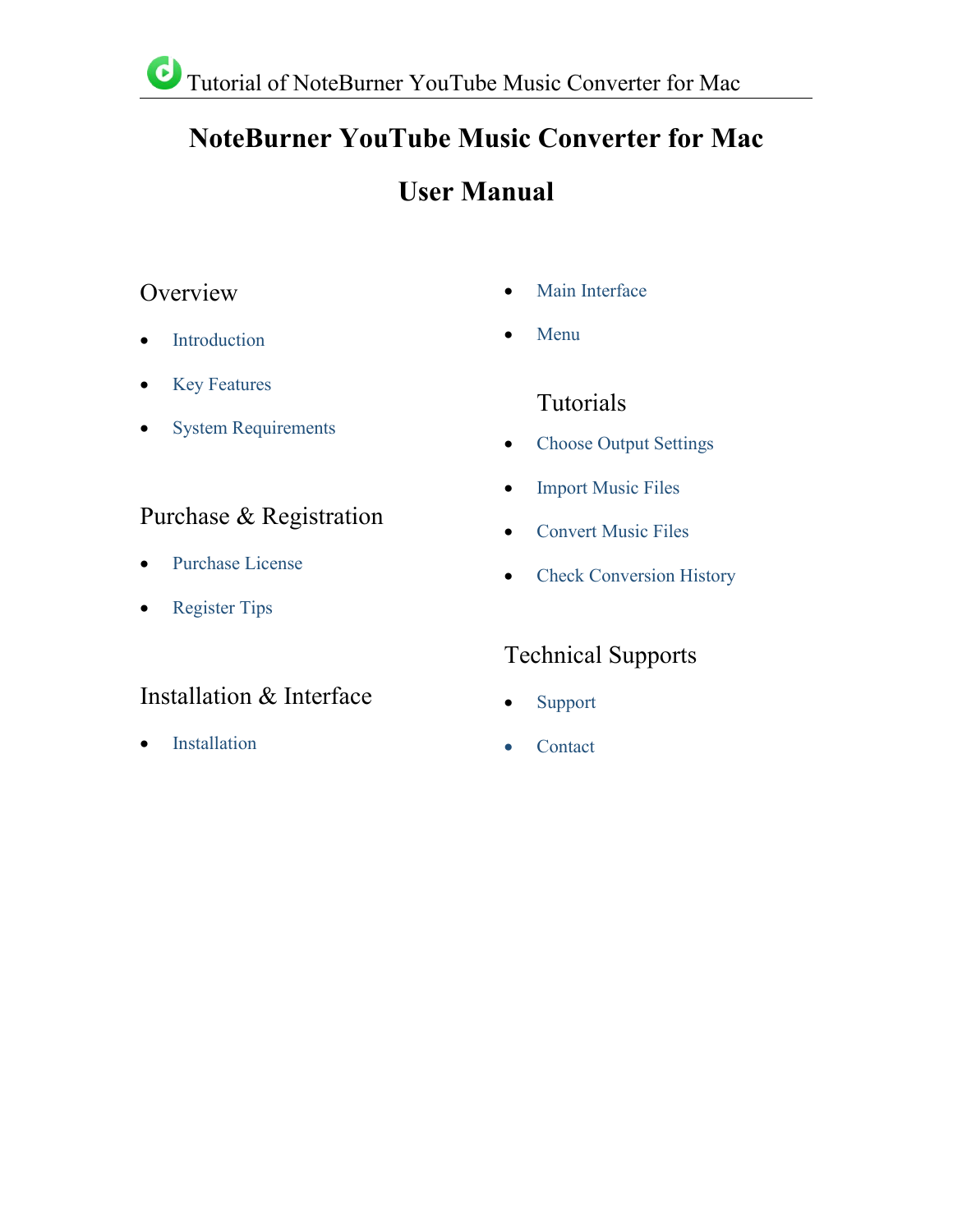## **Overview**

- [Introduction](#page-1-0)
- Key [Features](#page-1-1)
- System [Requirements](#page-1-2)

#### <span id="page-1-0"></span>**Introduction**

Thanks for using NoteBurner YouTube Music Converter for Mac!

YouTube Music [Converter](https://www.noteburner.com/youtube-music-converter-mac.html) is the best tool to convert YouTube Music to MP3, AAC, WAV, FLAC, AIFF, or ALAC formats. It can convert YouTube Music at up to 10x speed with 100% original audio quality. And it keeps ID3 tags after conversion, enabling YouTube Music Free or Premium users to enjoy YouTube Music songs offline. The downloaded songs can be used in multiple scenes. NoteBurner YouTube Music Converter is a user-friendly program. Plus, NoteBurner YouTube Music Converter is a 100% clean program, with no need to install any extra hardware or virtual drivers.

#### <span id="page-1-1"></span>**Key Features**

- Download YouTube Music tracks to Mac.
- Convert YouTube Music songs to plain MP3/AAC/WAV/FLAC/AIFF/ALAC format.
- Preserve original audio quality after conversion.
- Keep all ID3 tags information & 10X faster conversion speed.
- No need to install YouTube Music app.
- Free technical support and technical updates.

#### <span id="page-1-2"></span>**System Requirements**

- MacOS 10.11-12 Monterey;
- 1GHz processor or above;
- 512 megabytes (MB) or higher of RAM;
- 1GB of available hard-disk space or higher;
- 1024\*768 resolution display or higher Monitor.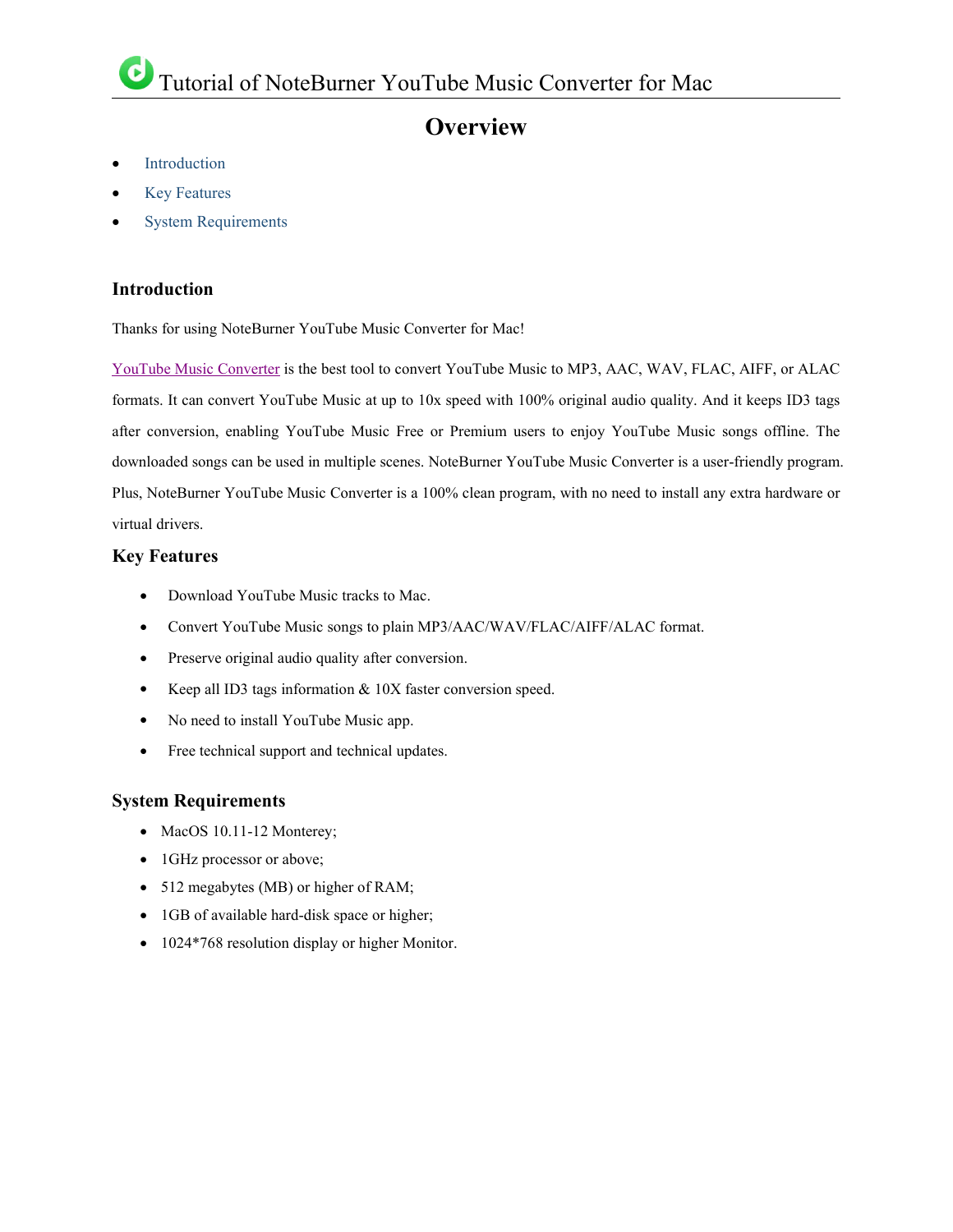### **Purchase & Registration**

- [Purchase](#page-2-0) License
- [Register](#page-3-0) Tips

#### <span id="page-2-0"></span>**Purchase NoteBurner YouTube Music Converter for Mac**

Tips: To buy a license key for NoteBurner YouTube Music Converter for Mac, please click [Here](https://www.noteburner.com/order-youtube-music-converter-mac.html).

#### **1. Why should I buy NoteBurner YouTube Music Converter for Mac?**

The free trial version of NoteBurner YouTube Music Converter enables us to convert the first three minutes of each song and convert 3 music files ata time. After you purchase this product, you will receive your registration key to unlock the full version.

#### **2. What benefits do we have after registration?**

- Unlimited use without any restrictions.
- FREE upgrades to the latest versions of the same product.<br>- FREE technical support.
-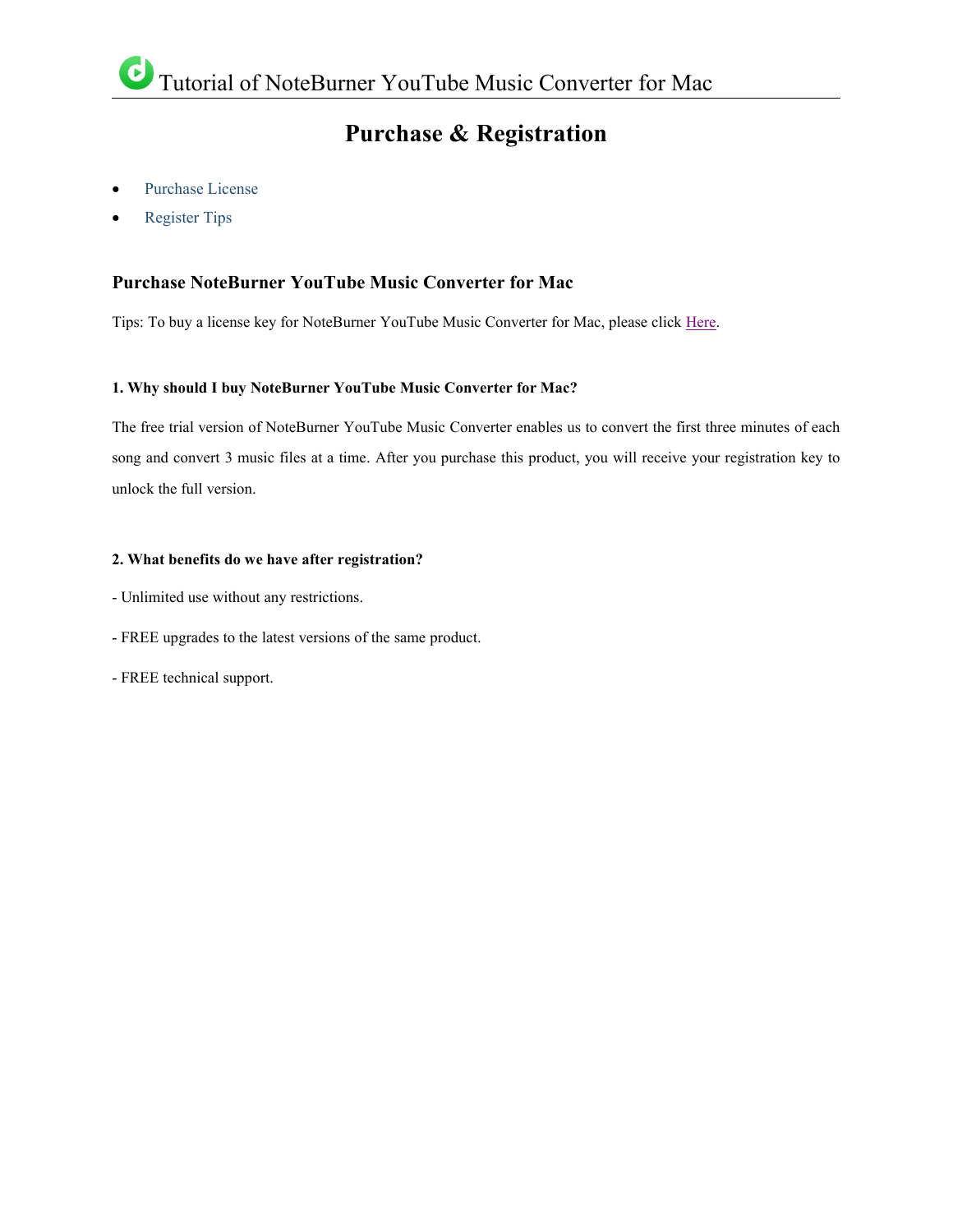### C Tutorial of NoteBurner YouTube Music Converter for Mac

### <span id="page-3-0"></span>**Register NoteBurner YouTube Music Converter for Mac**

**Step1**: Run NoteBurner YouTube Music Converter on Mac. Click the "**Key**" icon to open the registration window or click the Menu button  $\equiv$  and "**Register**" to open the registration window as below.

|                                                      |                                                                                                                   | NoteBurner YouTube Music Converter (Trial) |          |                                                       |                   |
|------------------------------------------------------|-------------------------------------------------------------------------------------------------------------------|--------------------------------------------|----------|-------------------------------------------------------|-------------------|
| $\circ$<br>≙<br>⋒                                    | https://music.youtube.com/                                                                                        |                                            |          |                                                       |                   |
| <b>O</b> Music                                       | Home                                                                                                              | <b>Explore</b><br>Library                  | Q        | ÷<br>$\sum$                                           | <b>SIGN IN</b>    |
| <b>EASE INTO THE DAY</b>                             | Registration                                                                                                      |                                            |          | $\times$                                              |                   |
| <b>Mellow moods</b><br>$\circ$                       |                                                                                                                   |                                            |          |                                                       | $\circledcirc$    |
| <b>Kick-Back</b>                                     | Please enter the registration information to upgrade trial version to registered version.<br>$\bowtie$<br>E-Mail: |                                            |          |                                                       | $\rightarrow$     |
| <b>Country</b>                                       | $\mathcal{P}$<br>Code:                                                                                            |                                            |          | <b>VOSC</b>                                           |                   |
| <b>Kick-Back Country</b><br>Blake Shelton, Luke Comb |                                                                                                                   |                                            |          | <b>NCHEROS</b><br><b>p</b> Anthems<br>ernández, Marco | <b>Tak</b><br>The |
| Luke Bryan, Miranda                                  | <b>Buy Now</b>                                                                                                    | <b>Free Trial</b>                          | Register | Solís, Lola Beltrán,                                  | Bea               |
| All-time essentials                                  |                                                                                                                   |                                            |          |                                                       |                   |
| $\bullet$                                            | Cody Johnson<br>$\circ$                                                                                           | $\bullet$                                  | $\circ$  |                                                       |                   |

**Step2**: Copy and paste the registration Email and code you received into the pop-up registration window, then click the "**Register**" button.

Step3: Once you have finished the registration process, the limitations of the trial version will be removed.

#### **Tips:**

1. Make sure your computer is connected to the Internet.

2. We suggest you should just copy & paste the Registration information into the pop-up dialog.

3. Make sure both Registration Email and Registration key are provided by our company after purchasing. If you have not paid, please click "**Buy Now**" to get a license.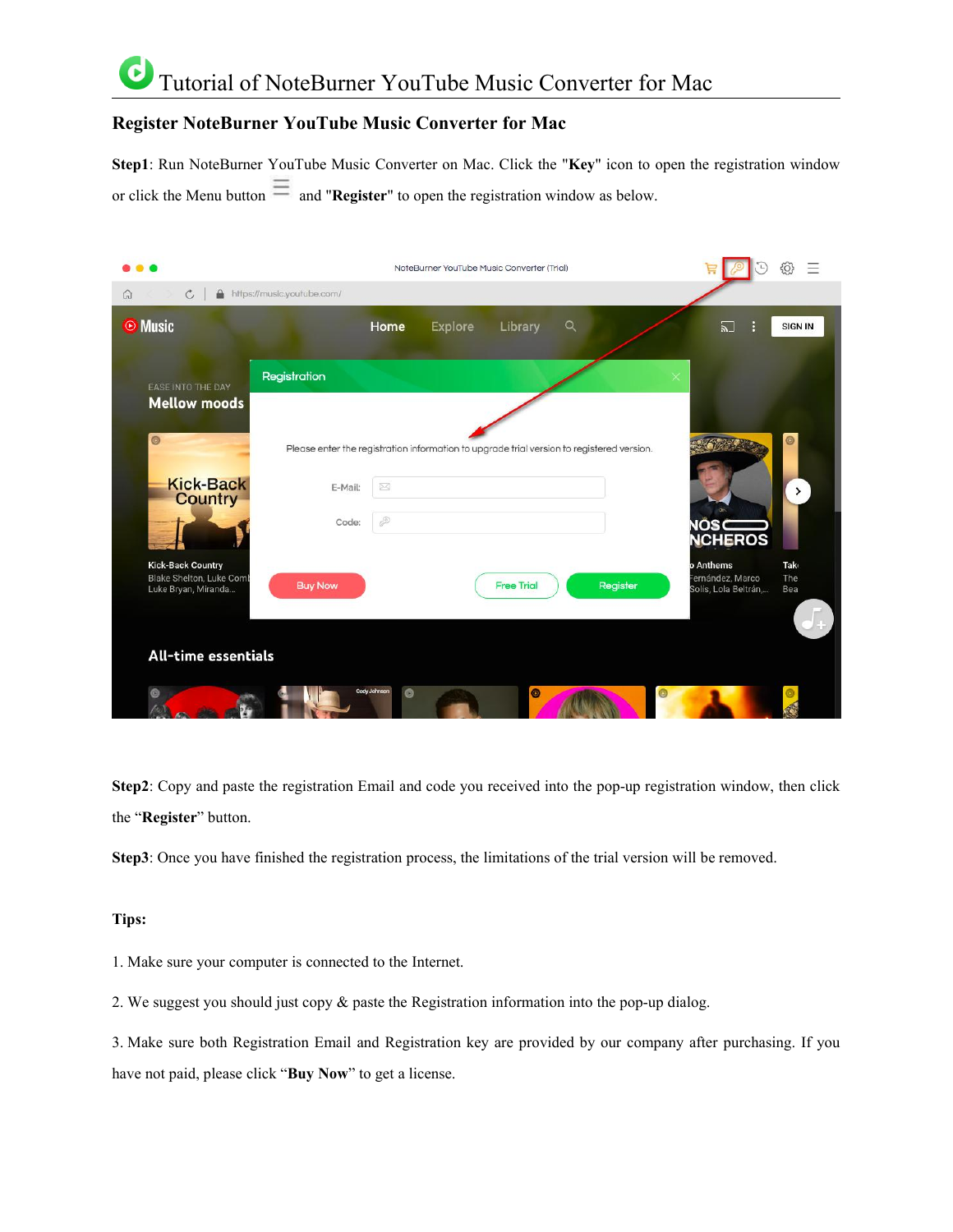## **Installation & Interface**

- [Installation](#page-4-0)
- Main [Interface](#page-4-1)
- [Menu](#page-5-0)

### <span id="page-4-0"></span>**Installation**

To install this product, please refer to the following steps:

- 1. Download the latest version of NoteBurner YouTube Music Converter through [Download](https://www.noteburner.com/download.html) Center.
- 2. Install NoteBurner YouTube Music Converter on your Mac.
- 3. After installing, you can double-click it to launch the program.

#### <span id="page-4-1"></span>**Main Interface**

After launching NoteBurner YouTube Music Converter for Mac, and signing in with your YouTube Music account, you will see the main interface like this:

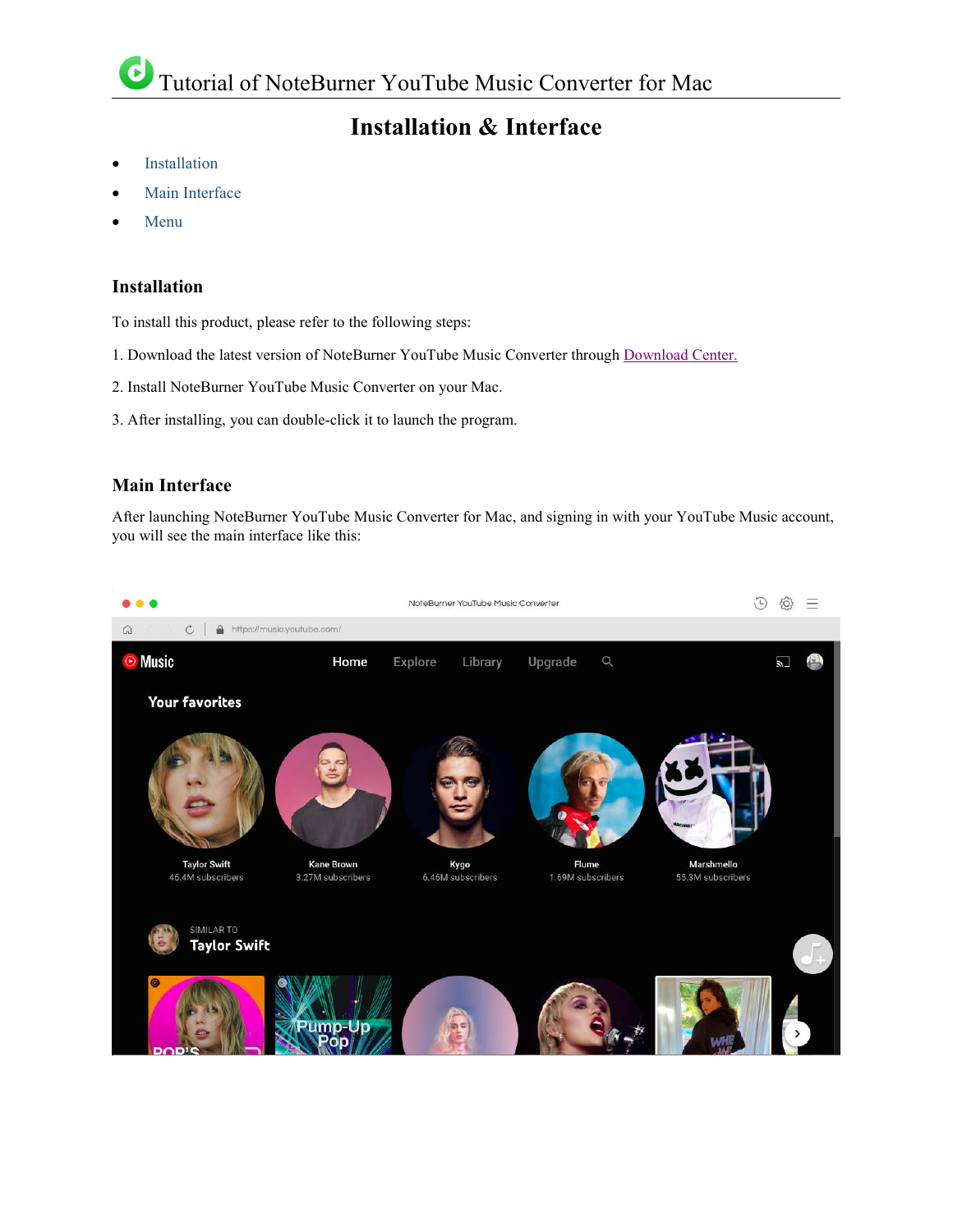#### <span id="page-5-0"></span>**Menu**

When clicking the Menu button  $\equiv$  on the upper right corner of the interface, you will see the menu list in the following picture. Here you can choose the language you want to use, check for updates when a new version is available, register your NoteBurner YouTube Music Converter account, etc.

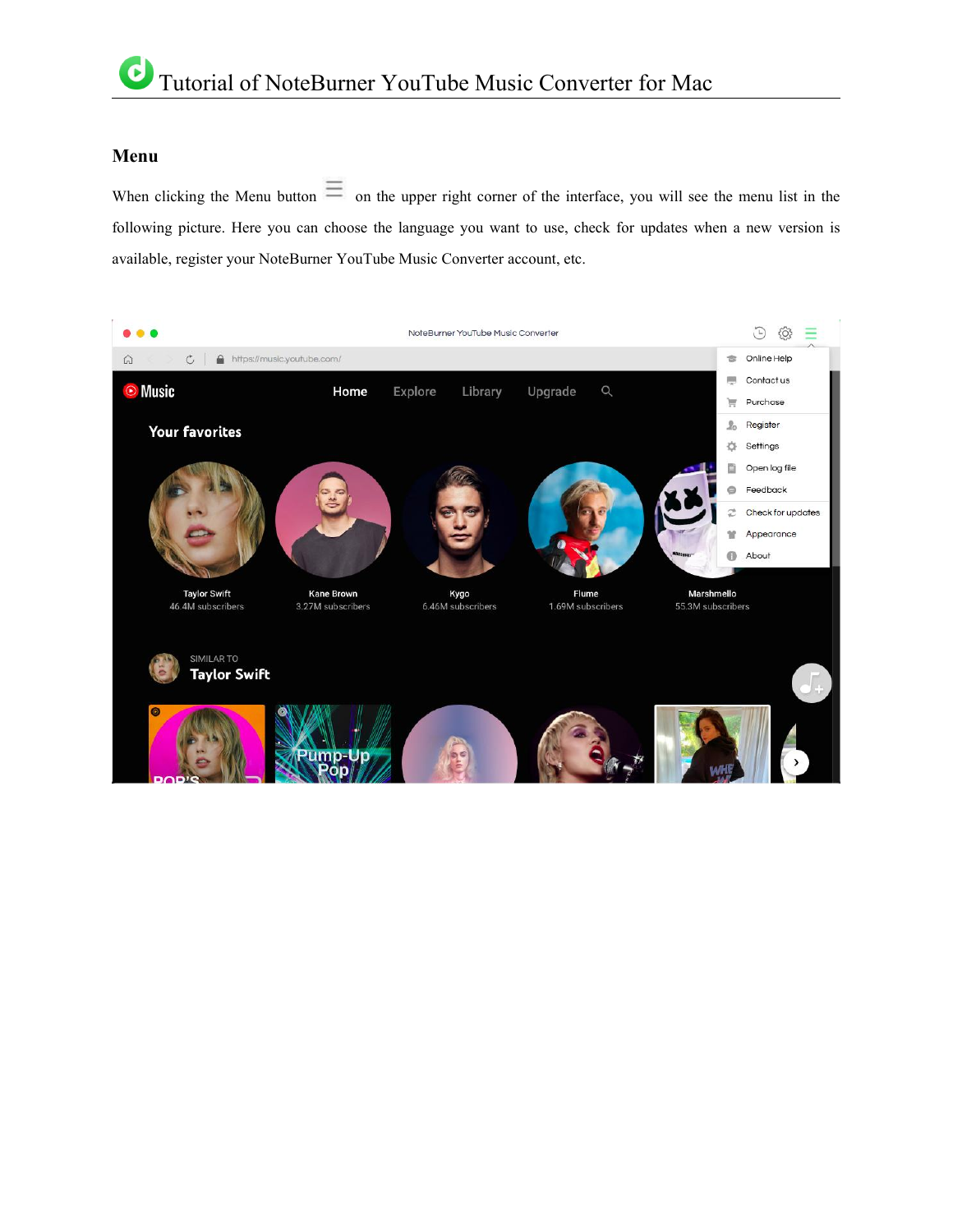### **Tutorials**

- Choose Output [Settings](#page-6-0)
- [Import](#page-6-1) Music Files
- [Convert](#page-8-0) Music Files
- Check [Conversion](#page-8-1) History

#### <span id="page-6-0"></span>**Customize Output Settings**

Click the Settings icon in the upper right corner. In this settings interface, you can set the output format(MP3, AAC, FLAC, AIFF, WAV, or ALAC), output quality(320kbps, 256kbps, 192kbps, 128kbps), and sample rate. Also, you can choose the output file name, output organization, and output folder as you prefer.

<span id="page-6-1"></span>

|                              | $\tau$ <sup>3</sup><br>NoteBurner YouTube Music Converter                                |                                               |          |                     |
|------------------------------|------------------------------------------------------------------------------------------|-----------------------------------------------|----------|---------------------|
| $\circ$<br>$\Omega$<br>$\lt$ | https://music.youtube.com/playlist?list=RDCLAK5uy_mVRuj5egfh21e-pXyA3ymx_0p4Xlg-c0l<br>≞ |                                               |          |                     |
| ⊙ Music                      | Explore<br>Home                                                                          | Library<br>Upgrade                            | $\alpha$ | Lé.<br>$\mathbf{z}$ |
|                              | €<br>Settings                                                                            |                                               |          | ×                   |
|                              | Output Format:<br>MP3                                                                    | $\vee$                                        |          |                     |
|                              | Bit Rate:<br>320 kbps                                                                    | v                                             |          |                     |
|                              | Sample Rate:<br>48 kHz                                                                   | ×.                                            |          |                     |
|                              | Ess<br>Output Folder:<br>/Users/                                                         | 'Documents/NoteBurner YouTube Music Converter |          |                     |
| W.<br>I'M ON                 | Output File Name:<br>Title $\times$                                                      |                                               | $+$      | 3:58                |
| ै                            | Output Organized:<br>First Cl<br>Artist / Album                                          | $^{\circ}$                                    |          | 2:54                |
|                              | Super 0                                                                                  |                                               |          | 3:18                |
| $\mathcal{L}$ and            | pushin P (feat. Young Thug)<br>Gunna & FUTURE                                            |                                               |          | 2:46<br>$\bullet$ + |
| <b>Read</b>                  | Nardo Wick - Who Want Smoke?? ft. Lil Dur<br>Lyrical Lemonade                            |                                               |          | 4:59                |
| NG M                         | <b>INDUSTRY BABY (Official Video)</b><br>Jack Harlow & Lil Nas X                         |                                               |          | 3:56                |
| <b>MAS</b>                   | WAP (feat. Megan Thee Stallion)<br>Cardi B                                               |                                               |          | 4:13                |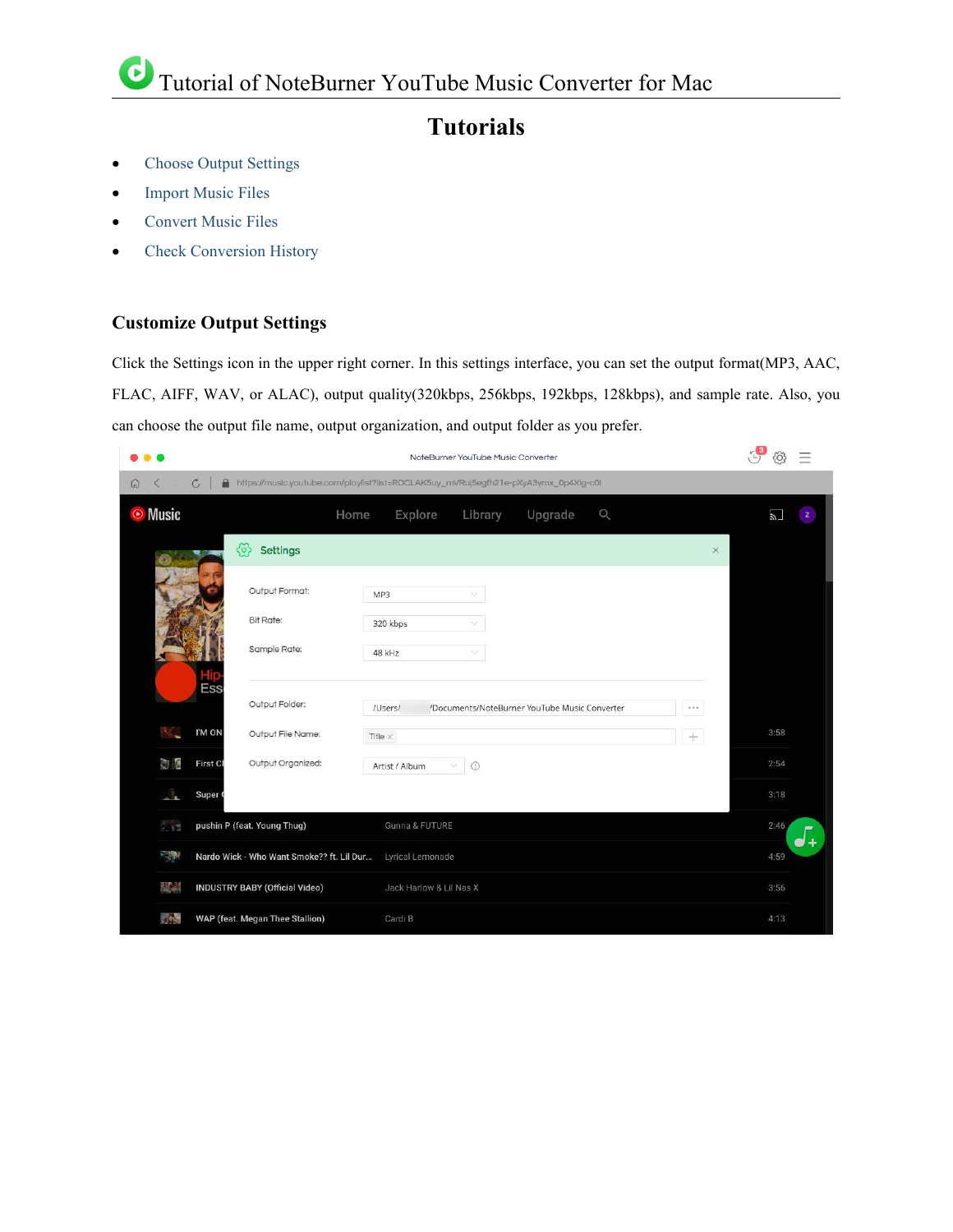### **Import Music Files to NoteBurner**

Choose a playlist or album that you want to download. Click the **button** in the lower right corner. Then you can select the songs that you'd like to convert.

|          |                                                                                                     |                                                 | NoteBurner YouTube Music Converter |                                                                       |                                   | G,<br>ξÕ                   |            |
|----------|-----------------------------------------------------------------------------------------------------|-------------------------------------------------|------------------------------------|-----------------------------------------------------------------------|-----------------------------------|----------------------------|------------|
| $\Omega$ | https://music.youtube.com/playlist?list=RDCLAK5uy_kmPR HDECIcuVwnKsx2Ng7fyNgFKWNJFs<br>⋒<br>$\circ$ |                                                 |                                    |                                                                       |                                   |                            |            |
| $\odot$  | $\bm{\mathcal{C}}$                                                                                  | Select tracks to convert                        |                                    |                                                                       | Search                            | $\circledcirc$<br>$\times$ | z          |
|          | п                                                                                                   | <b>Hide Converted</b>                           |                                    |                                                                       | 50 songs in the list, 3 selected. |                            |            |
|          | $\Box$                                                                                              | Title $\triangleq$                              | Artist $\triangleq$                | Album $\stackrel{\scriptscriptstyle\oplus}{\scriptscriptstyle\oplus}$ | Duration $\Rightarrow$            |                            |            |
|          | H                                                                                                   | <b>First Class</b>                              | Jack Harlow                        |                                                                       | 02:54                             |                            |            |
|          | ☑                                                                                                   | <b>N95</b>                                      | Kendrick Lamar                     |                                                                       | 03:27                             |                            |            |
|          | $\overline{\smile}$                                                                                 | Late Night Talking                              | <b>Harry Styles</b>                |                                                                       | 02:58                             |                            |            |
|          | ☑                                                                                                   | About Damn Time                                 | Lizzo                              |                                                                       | 04:06                             |                            |            |
|          | п                                                                                                   | Moscow Mule (Official Video)   Un Verano Sin Ti | <b>Bad Bunny</b>                   |                                                                       | 04:13                             |                            |            |
|          | п                                                                                                   | Woman (Official Video)                          | Doja Cat                           |                                                                       | 03:13                             |                            |            |
|          | □                                                                                                   | <b>Big Energy (Official Video)</b>              | Latto                              |                                                                       | 03:22                             |                            |            |
|          | □                                                                                                   | As It Was (Official Video)                      | <b>Harry Styles</b>                |                                                                       | 02:46                             |                            | pur<br>$+$ |
|          | u                                                                                                   | Heat Waves (Official Video)                     | <b>Glass Animals</b>               |                                                                       | 03:56                             |                            |            |
|          |                                                                                                     | Save to list                                    |                                    | Cancel                                                                | <b>Convert Now</b>                |                            |            |
|          |                                                                                                     | Woman (Official Video)<br>Doja Cat              |                                    |                                                                       |                                   | 3:13                       |            |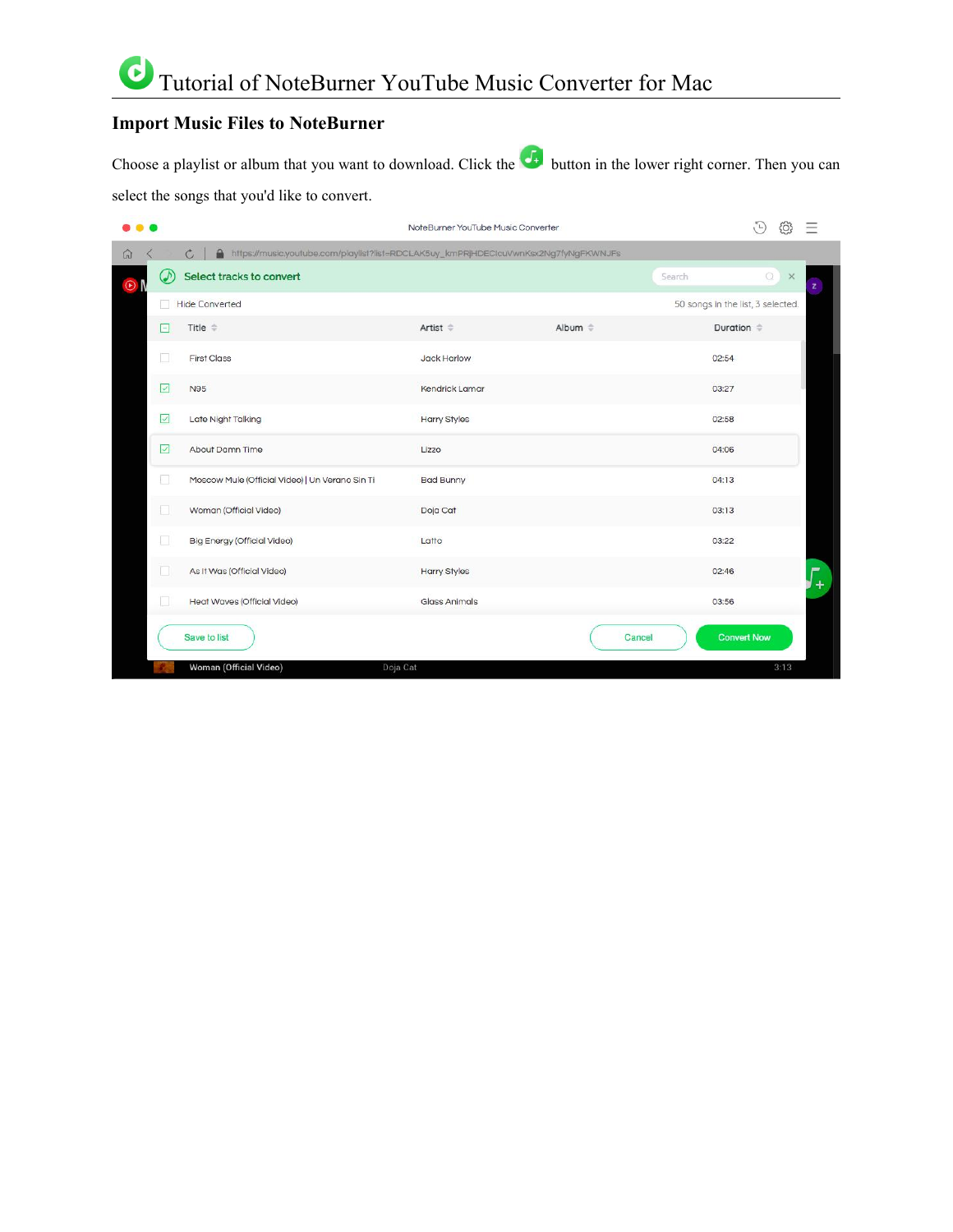### <span id="page-8-0"></span>**Start Conversion**

Click the "Convert" button to start converting the selected songs to the output format you have chosen.

<span id="page-8-1"></span>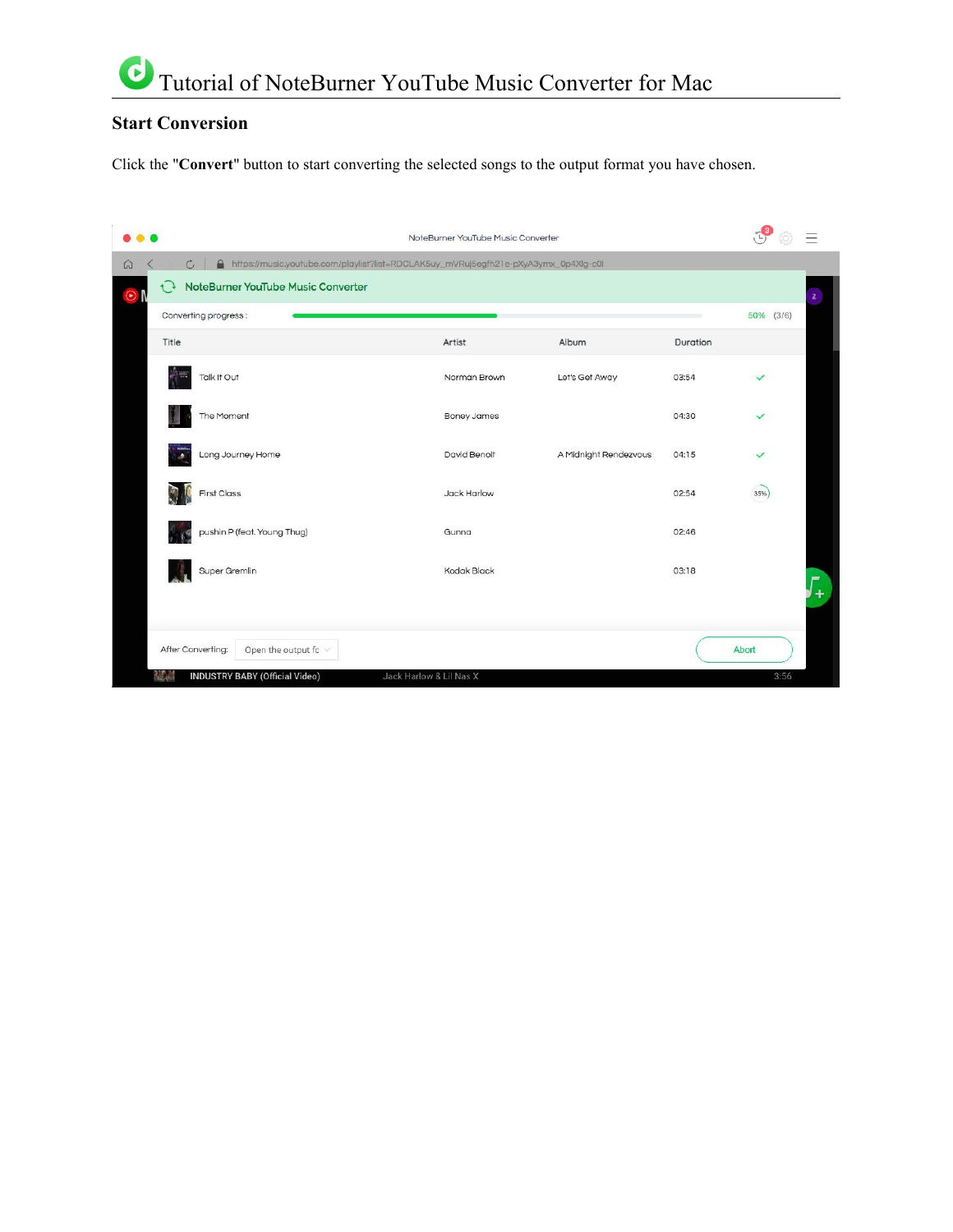### **Find Downloaded YouTube Songs**

After the conversion is completed, you can click on the  $\bigcirc$  History or go to the folder you set in step 2 to find the converted music.